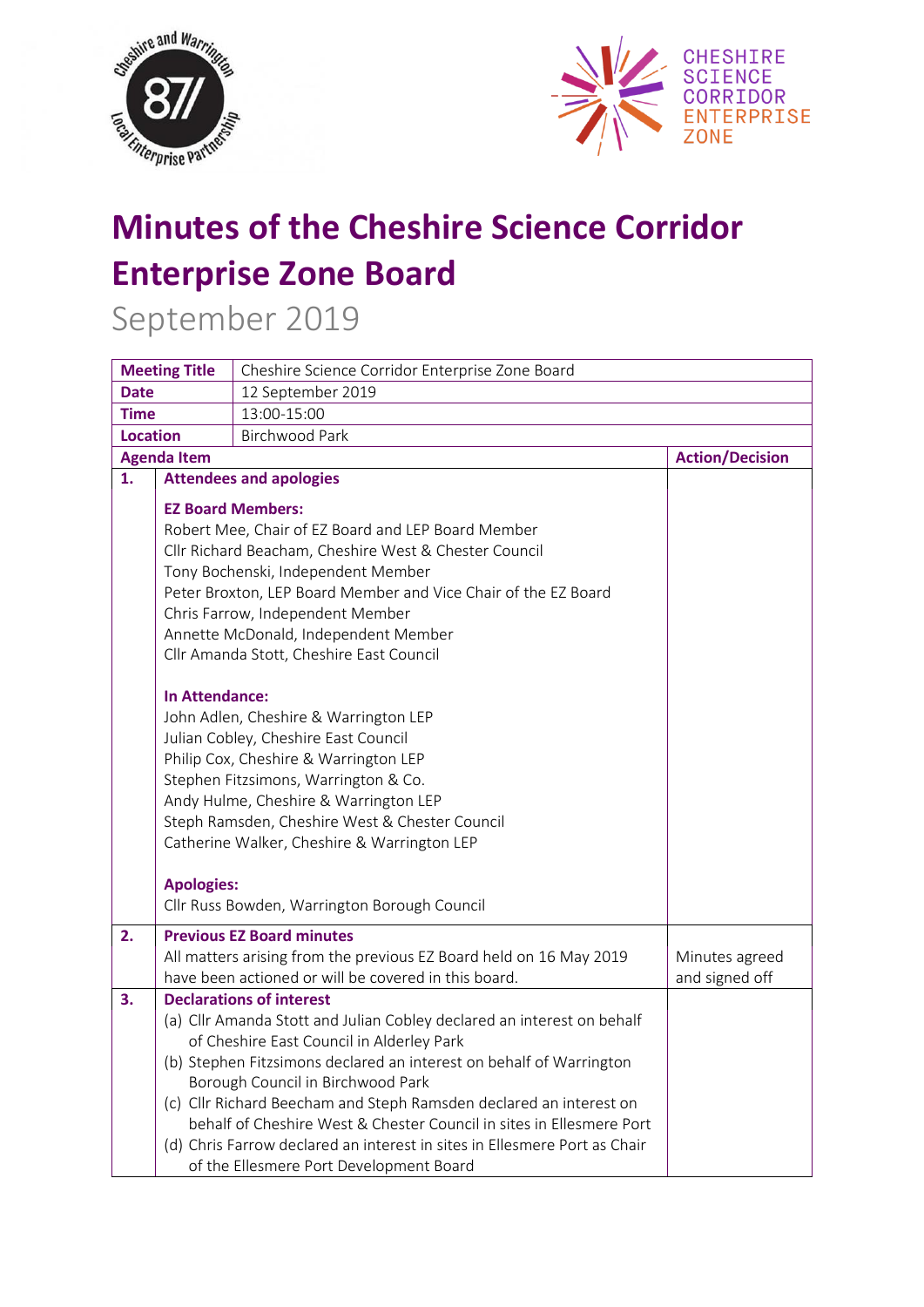| 4. | <b>Birchwood Park Update</b>                                               |  |
|----|----------------------------------------------------------------------------|--|
|    | Due to the level of business to be conducted by the Board, it was          |  |
|    | agreed to forego the Birchwood Park update on this occasion.               |  |
| 5. | <b>Governance</b>                                                          |  |
|    | Philip Cox reported that the following new members have joined the EZ      |  |
|    | Board:                                                                     |  |
|    | Peter Broxton, joins as a LEP Board member and Vice-Chair of the EZ        |  |
|    | Board                                                                      |  |
|    | Cllr Richard Beacham, joins as the new representative from Cheshire<br>ш   |  |
|    | West & Chester Council                                                     |  |
|    | Annette McDonald, Deputy Managing Director Tatton Group, joins as<br>п     |  |
|    | an independent member                                                      |  |
|    | Cllr Amanda Stott, joins as the new representative from Cheshire East<br>ш |  |
|    | Council                                                                    |  |
|    | The following members have been reconfirmed in their positions on the      |  |
|    | EZ Board:                                                                  |  |
|    | " Tony Bochenski, independent member                                       |  |
|    | • Chris Farrow, independent member                                         |  |
| 6. | a) EZ investment programme update                                          |  |
|    | John Adlen updated the EZ Board on progress of the investment              |  |
|    | programme:                                                                 |  |
|    | • Glasshouse – progressing well, due to complete by end November           |  |
|    | 2019                                                                       |  |
|    | Aviator - Steels have been erected and is cladding currently going on<br>ш |  |
|    | Helix Phase 2 - completes in October 2019, official opening on 4th<br>ш    |  |
|    | October. Applicant agreed to drawdown grant on Practical                   |  |
|    | Completion                                                                 |  |
|    | Newport Rhino - due to complete in November 2019<br>×,                     |  |
|    | New Bridge Road Substation - substation completed and up and<br>ш          |  |
|    | running, finalising the legal agreement, had to negotiate a separate       |  |
|    | deed of access across Peel's land. Should complete legals in               |  |
|    | September, grant will be made in a single payment                          |  |
|    | Quadrant Phase 2 - although approved as an investment, we will not         |  |
|    | sign the legal agreement until the EZ Borrowing Facility is in place,      |  |
|    | applicant is proceeding at own risk. Steels have been erected and          |  |
|    |                                                                            |  |
|    | cladding currently going on                                                |  |
|    |                                                                            |  |
|    | b) EZ investment cases                                                     |  |
|    | The EZ Board considered an investment case from Alderley Park              |  |
|    | Limited (APL) for a total of £4m investment in respect of two projects     |  |
|    | to refurbish Block 22 and the basement of Blocks 23/24 at Alderley         |  |
|    | Park that will provide a total of 9,011 sqm (c.97,000 sq ft) of            |  |
|    | refurbished laboratory space. The EZ Board was supportive of the           |  |
|    | investment in principle but raised concerns around how the                 |  |
|    | development of the multi-storey carpark fits with the wider                |  |
|    | sustainability strategy for the site, especially in terms of green travel. |  |
|    | The EZ Board instructed the Growth Director to seek further                |  |
|    | clarification before representing the business case to the Board.          |  |
|    |                                                                            |  |
|    |                                                                            |  |
|    |                                                                            |  |